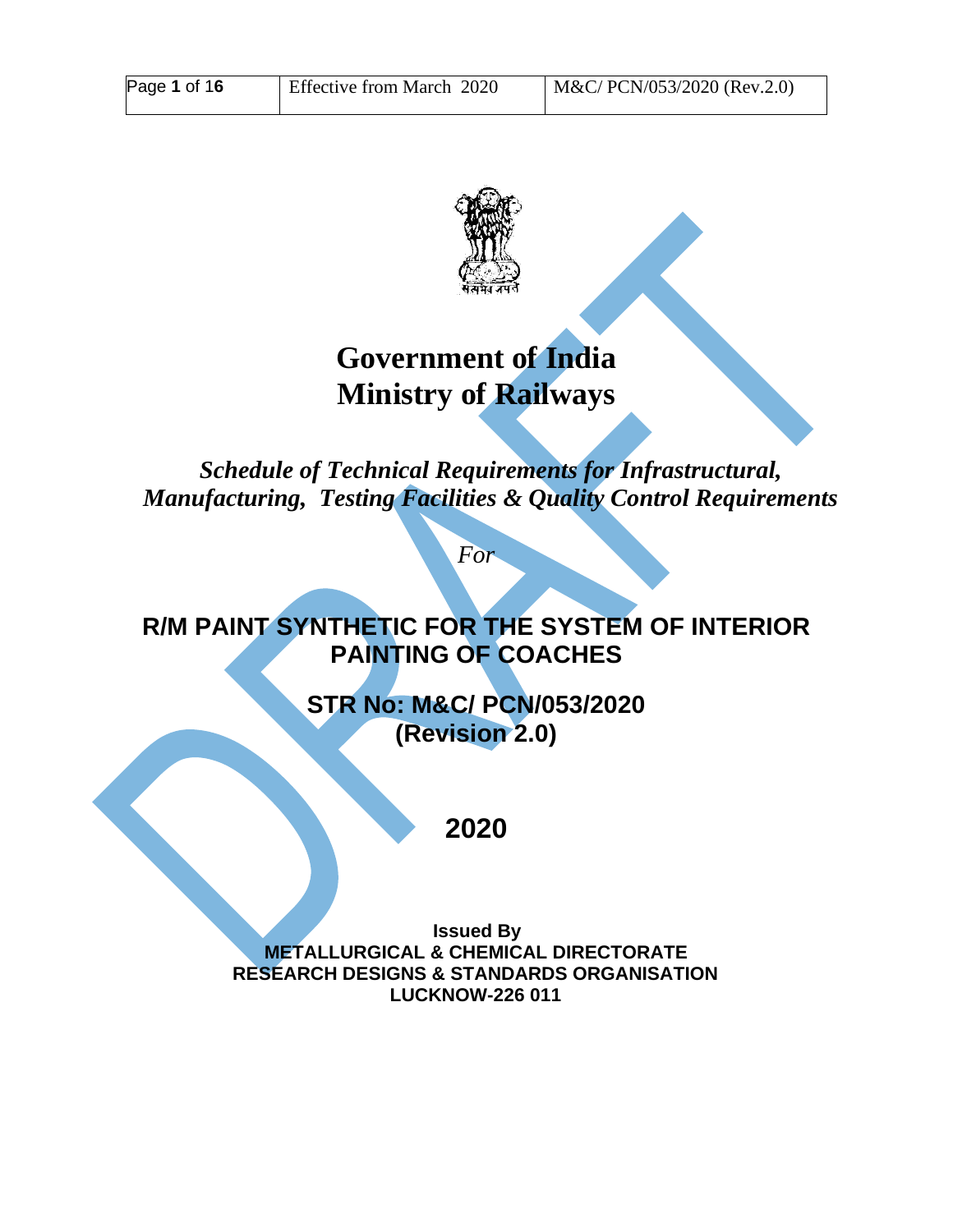| Page 2 of $16$ | Effective from March 2020 | M&C/ PCN/053/2020 (Rev.2.0) |
|----------------|---------------------------|-----------------------------|
|----------------|---------------------------|-----------------------------|

## **TABLE OF CONTENTS**

| 1.             | <b>FOREWORD</b>                                               |
|----------------|---------------------------------------------------------------|
| 2.             | <b>SCOPE</b>                                                  |
| 3.             | <b>APPLICABLE/REFERENCE DOCUMENTS</b>                         |
| 4.             | <b>TERMINOLOGY/ABBREVIATIONS</b>                              |
| 5.             | <b>GENERAL REQUIREMENTS</b>                                   |
| 6.             | <b>M&amp;P REQUIREMENTS</b>                                   |
| 7 <sub>1</sub> | <b>TESTING FACILITIES</b>                                     |
| 8.             | <b>QUALITY CONTROL REQUIREMENTS &amp; TRAINING FACILITIES</b> |
| 9.             | <b>MANDATORY REQUIREMENTS OF ISO CERTIFICATION</b>            |
| 10.            | <b>R&amp;D FACILITIES</b>                                     |
| 11.            | <b>REPAIR/SERVICE CENTRE</b>                                  |
| 12.            | <b>CAPACITY OF THE FIRM</b>                                   |
| 13.            | <b>MAJOR STEPS INVOLVED IN GETTING THE FIRMS</b>              |
|                | <b>APPROVED/REGISTERED</b>                                    |
| 14.            | <b>ANNEXURE – I, II &amp; III</b>                             |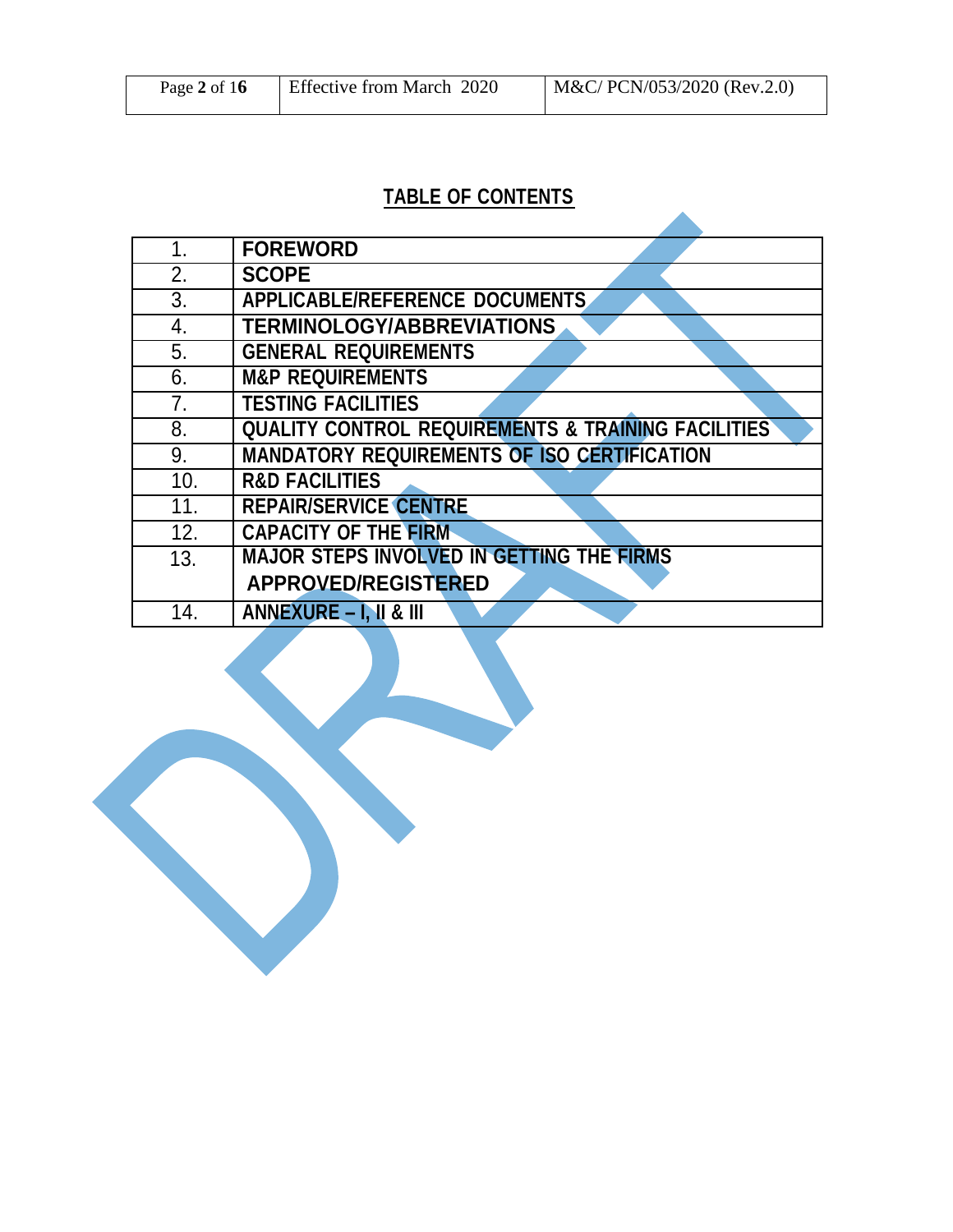#### **1. FOREWORD**

1.1 This document has been revised [earlier reference STR No. M&C/PCN/053/2011 (Revision1)] and prepared to lay down the eligibility and capability of suppliers seeking approval for manufacturing & supply of paints for Ready Mixed Synthetic Paints for the painting of interior of the coaches of Indian Railways.

#### **2. SCOPE**

2.1 This schedule of technical requirements covers the norms for manufacturing of Ready Mixed Synthetic Paints for the painting of interior of the coaches of Indian Railways.

#### **3. APPLICABLE/REFERENCE DOCUMENTS**

- I. IS: 101 Methods of Test for Ready Mixed Paints and Enamels
- II. IS : 1303 Glossary of Terms Relating to Paints (*Revised*)
- III. IS:133-2013 (Part-I) (Fifth Revision), Reaffirmed 2018 or latest Enamel, Synthetic, Interior: (a) Undercoating, (b) Finishing, for railway coaches
- IV. IS: 2074 (Part-I)/2015 or latest Ready Mixed Paint, Air Drying, Red Oxide Zinc Chrome Priming
- V. Paint aluminum for general purpose toIS:2339/2013, Reaffirmed 2018 or latest VI. Ready mixed paint Bituminous Black to lead free Acid. alkali water and chloring
- Ready mixed paint Bituminous Black to lead free, Acid, alkali water and chlorine resisting to IS: 9862:2017 (First Revision) or latest
- VII. Paint black Japan A,B & C to IS:341/2016 (Second Revision) or latest
- VIII. ICF/MD/SPEC-052 Issue status: 02, Rev. No.01, dated: 26.05.2006.

#### **4. TERMINOLOGY**

- STR Schedule for Technical Requirements
- NTH National Test House
- ISO –International Standards Organisation
- M&P Machinery & Plant
- NABL National Accredited Board of Laboratories
- NSIC National Small Industries Corporation Limited
- **ERP- Enterprises Resource Planning**

#### **5. GENERAL REQUIREMENTS**

The vendor seeking approval shall comply all the below mentioned requirements from para 5.1 to 12.2, and also meet the requirements of the specification issued by ICF, ICF/MD/Spec-052 Rev. No. 01, (Given in Brief at Annexure I)

5.1 Covered area with adequate space for the storage of raw material, intermediate and finish products like pigments, resin, oils, varnish, paints etc. should be available with the firm which is free from dampness and humidity and all manufacturing facilities should be available in same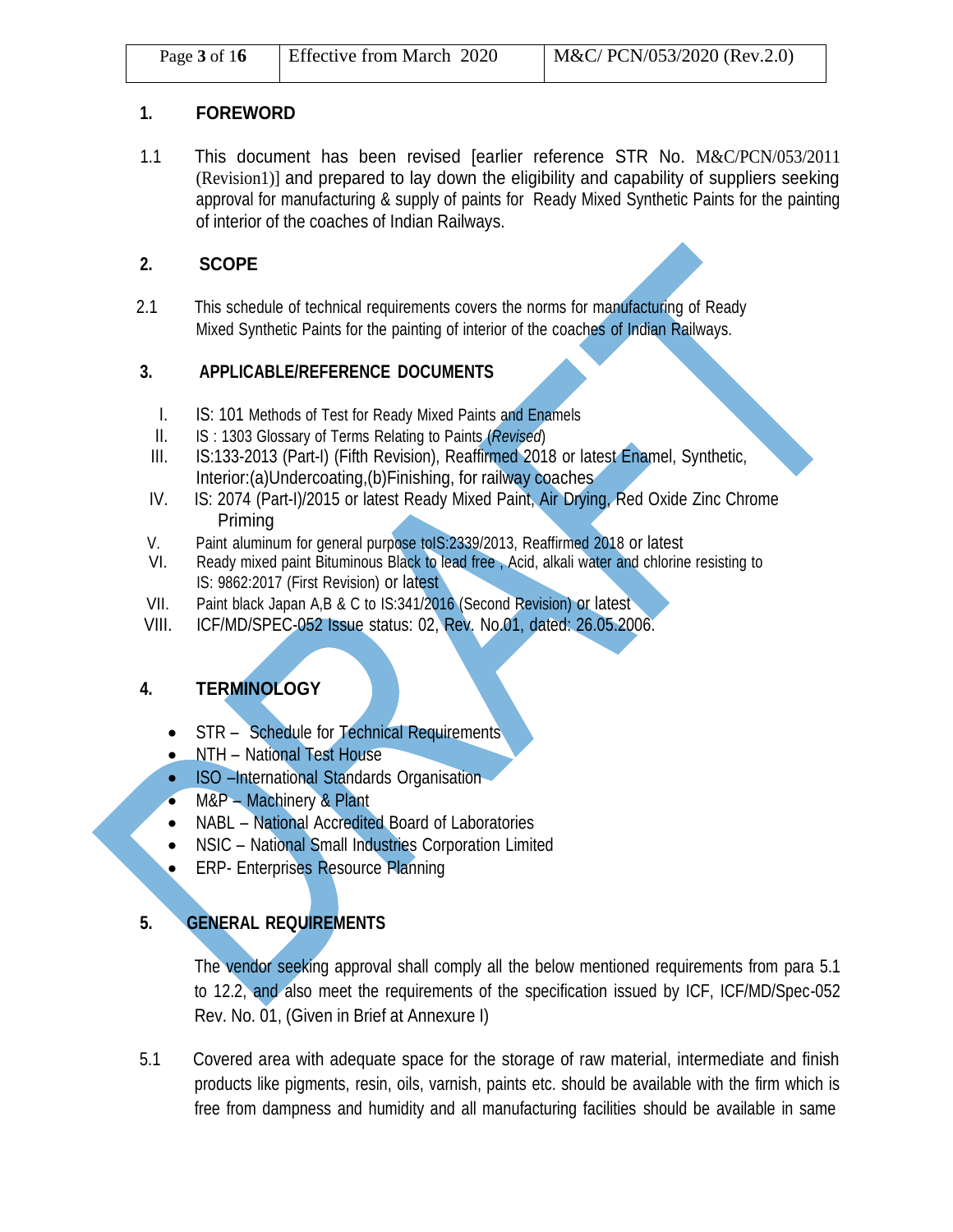| Page 4 of $16$ | <b>Effective from March 2020</b> | M&C/ PCN/053/2020 (Rev.2.0) |
|----------------|----------------------------------|-----------------------------|
|----------------|----------------------------------|-----------------------------|

campus of factory. One bond room with lock and key facility for keeping finished products should also be available.

- 5.2 Should have minimum 2 years manufacturing and supplying experience for the product for which the approval is sought to the related national organizations like Railway, Defence or other similar sector. (Proposed for deletion)
- 5.3 Should have No Objection Certificate from Pollution Control Board. (Proposed for deletion)
- 5.4 Shall have minimum turnover of Rs.1.0 Crores per annum for last 2 years. (Proposed for deletion) Proposed for modification as: Shall have balance sheet for last 2 years.
- 5.5 The approval to the firm will be given for full paint system for interior painting of the coaches of Indian Railways and not for individual paint items.
- 5.6 Approval to a firm will be given only after:
- i) Inspection of the factory premises to assess the capacity and capability of the firm.
- ii) Samples of paints drawn during inspection meets the requirements of the relevant RDSO Specification on testing at RDSO.
- 5.7 The firms approved as "List of RDSO Vendors for developmental orders" / "List of approved vendors"shall submit statement of supplies during the duration between two periodic quality audits to RDSO, about the details of the supplies of the relevant paint systems to Zonal Railways/PUs and Wagon Builders in the format as Annexure-III.
- 5.8 Approval of a firm will be given as per laid down procedure given in ISO apex document only after Inspection of the factory premises to assess the capacity/capability of the firm and samples of paints drawn during inspection (comprising of a full system of painting) meets the norms and requirements of the relevant RDSO specifications on testing at RDSO. The initial approval shall be given in "List of RDSO Vendors for developmental orders"and further upgradation to "List of approved vendors" will be given after meeting the requirement given in ISO apex document and supply of minimum 20,000 litres after initial approval.

#### **6. M & P REQUIREMENTS**

The firm should possess the following minimum machines and plants as given in Table-1 below for manufacturing & supply of Ready Mixed Synthetic Paints for the painting of interior of the coaches on Indian Railways.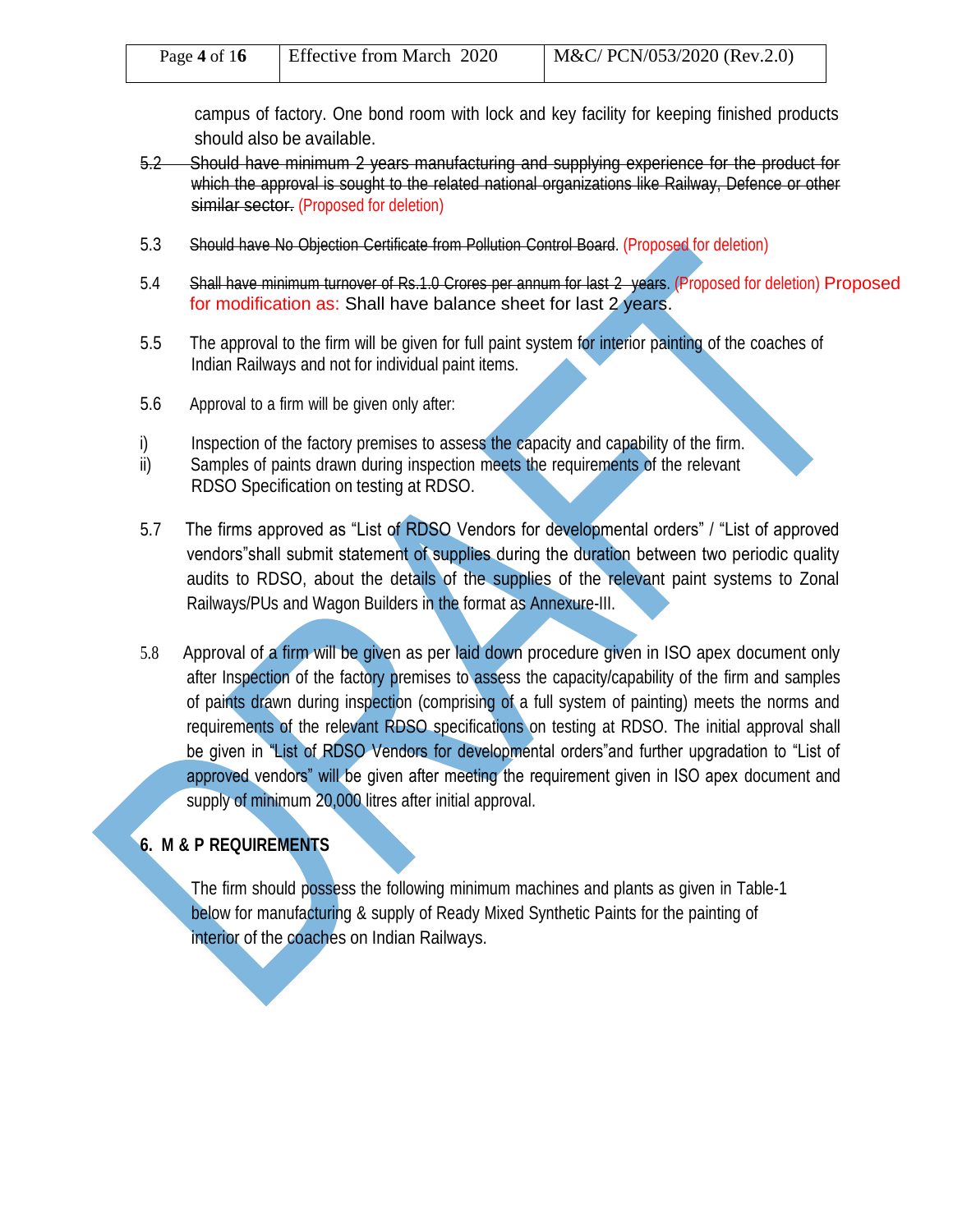| Page 5 of $16$ | <b>Effective from March 2020</b> | M&C/ PCN/053/2020 (Rev.2.0) |
|----------------|----------------------------------|-----------------------------|
|----------------|----------------------------------|-----------------------------|

#### **Table-1**

| <b>SN</b>      | <b>Machinery &amp; Plants</b>                                                                                                                                                        | <b>Quantity (Minimum)</b>                                                                                                            |
|----------------|--------------------------------------------------------------------------------------------------------------------------------------------------------------------------------------|--------------------------------------------------------------------------------------------------------------------------------------|
| 1 <sub>1</sub> | High speed Attritor of 100 liters with Glass/ SS/ Ceramic<br>beads of suitable size/ dia, and sand mill of the 200 liters<br>capacity/ High tech grinding machines of total capacity | Capacity of 100 /200 liters each and<br>total capacity should be 500 litres                                                          |
|                | 500 litres per day irrespective of number of machines.                                                                                                                               |                                                                                                                                      |
| 2.             | Steel Ball Mills and Pebbles ball mill/ Other suitable high<br>tech grinding machine                                                                                                 | 500/1000 litres Cap. Total capacity<br>2000 litres, Min                                                                              |
| 3.             | <b>Blenders with stirrer</b>                                                                                                                                                         | 500 to 1000 litres.<br>Total capacity 4000 litres, min. and<br>stirrer of 2000 to 3000 rpm                                           |
| 4.             | <b>Mixing tanks</b>                                                                                                                                                                  | 500 to 1000 litres. Total capacity<br>4000 litres, Min.                                                                              |
| 5.             | Alkyd Resin processing plants based on solvent process<br>with suitable heating and chilling arrangement.                                                                            | Alkyd Resin plant of solvent process<br>should be available with total capacity<br>of the kettle/kettels should be 1.0<br>tonne. Min |
| 6.             | Storage tanks for Resins, Solvents & oils.                                                                                                                                           | 1 no. min for each product with<br>minimum capacity of 3000 litres                                                                   |
| 7.             | Generator, 50 KV Amp                                                                                                                                                                 | 1 No. Min                                                                                                                            |
| 8.             | <b>Electronic Weighing Machine</b><br>a) 300 Kgs (Max)<br>b) 25 Kgs (Max)                                                                                                            | 1 No. Min with least count 1 Kg<br>1 No. Min with least count 0.1 Kg                                                                 |
| 9.             | Sealing, Packing and Nitrogen purging facility                                                                                                                                       | 1 No. Min                                                                                                                            |
| 10.            | <b>Filter Press</b>                                                                                                                                                                  | 2 nos. filter press for filtering the<br>paints up to 10 to 50 micron dia with<br>total capacity 6000 liters/day                     |
| 11.            | Pre Mixer                                                                                                                                                                            | Two nos. Capacity 100/200 litre<br>Total 500 litre per day                                                                           |
| 12.            | Solvent pump                                                                                                                                                                         | One No. Capacity 2 H.P                                                                                                               |
| 13.            | Loading pump                                                                                                                                                                         | One No. Capacity 2 H.P                                                                                                               |
| 14.            | Hoist/suitable plant design to meet the requirement                                                                                                                                  | One No. Capacity 2 ton                                                                                                               |

## **7. TESTING FACILITIES**

- 7.1 There should be a well equipped laboratory having full testing facilities. The testing equipment should meet the requirements of the specifications which are covered by IS: 101 latest version /ASTM having valid calibration certificate. Other equipment not covered by IS: 101/ASTM shall be of standard make having valid calibration certificate.
- 7.2 The firm should have proper air conditioned laboratory to maintain the normal test conditions of 27 $\pm$  2 °C temperature and 65  $\pm$ 5% R.H. for which suitable indicating instruments should be available.
- 7.3 Firm should possess the following minimum test equipment as given in Table-2 for quality control of Ready Mixed Synthetic Paints for the painting system of interior of the coaches on Indian Railways: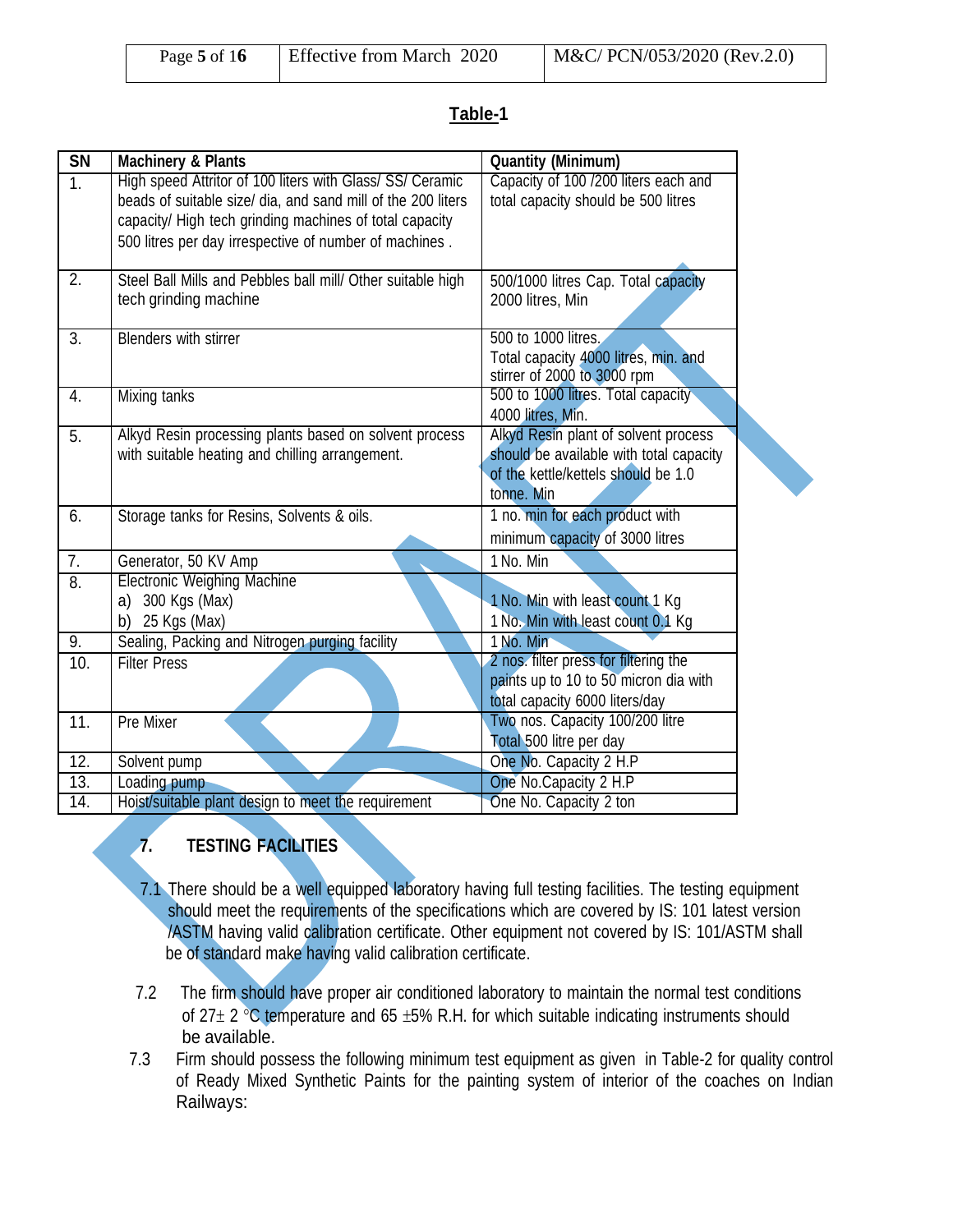| Effective from March 2020<br>Page 5 of $16$ | $M&C/PCN/053/2020$ (Rev.2.0) |
|---------------------------------------------|------------------------------|
|---------------------------------------------|------------------------------|

## **Table-2**

| S No.             | Name of the Equipment                                          | Quantity            |
|-------------------|----------------------------------------------------------------|---------------------|
|                   |                                                                | (minimum)           |
| 1.                | 1) Ford Cup No. 4                                              | 1 No. each          |
|                   | 2) Stop Watch                                                  |                     |
| 2.                | Pycnometer & Electronic Balance                                | 1 No.               |
| $\overline{3}$ .  | Chequer board/Pfund Crypto-meter                               | 1 No.               |
| 4.                | Gloss Meter, 600 Digital.                                      | 1 No.               |
| 5.                | Automatic Scratch Hardness Tester                              | 1 No.               |
| $\overline{6}$    | Flexibility & Adhesion Apparatus Dia of the mandrel 6/6.25 mm. | $1$ No.             |
| $\overline{7}$ .  | 1. Abel Flash Point Apparatus                                  | 1 No.               |
| $\overline{8}$ .  | Hegmann Gauge                                                  | 1 No.               |
| 9.                | Volume Solid Discs &                                           |                     |
|                   | Balance with accuracy of 0.1 mg.                               | 1 No.               |
| 10.               | Salt Spray Apparatus                                           | 1 No.               |
| 11.               | <b>Humidity Chamber</b>                                        | 1 No.               |
| 12.               | Centrifuge with minimum 3000 rpm                               | $1$ No.             |
| 13.               | Dean & Stark Apparatus                                         | $1$ No.             |
| $\overline{14}$ . | Set of sieves as required in testing of different paints.      | 1 No.               |
| 15.               | Muffle Furnace of range 0 - 800°C                              | 1 No.               |
| 16.               | Pulse Echo Coating Thickness Gauge or any other suitable       | 1 No.               |
|                   | thickness gauge meter with digital display to measure Dry film |                     |
|                   | thickness of organic coatings.                                 |                     |
| 17.               | Light fastness test apparatus with colour matching cabinet     | 1 No.               |
| 18.               | pH meter                                                       | $1$ No.             |
| 19.               | Air Oven, 250°C                                                | 1 No. of each range |
| 20.               | <b>Distillation Apparatus/ Electric Water Still</b>            | Adequate Qty./Nos.  |
| $\overline{21}$ . | Wet Film Thickness Gauge                                       | 1 Nos.              |
| 22.               | For Phthalic Anhydride Test                                    | Adequate Qty./Nos.  |
|                   | Round Bottom Flask.                                            |                     |
|                   | Air Condenser                                                  |                     |
|                   | <b>Desiccators</b>                                             |                     |
|                   | Soda Lime Guard tube                                           |                     |
|                   | Sintered Glass Crucible G-4                                    |                     |
|                   | High Vacuum Pump.                                              |                     |
| 23.               | Analytical Balance Single Pan 0.0 To 200 g with Accuracy       | 1 No.               |
|                   | $± 0.0001$ gm                                                  |                     |
| 24.               | Electronic Balance 0.0 To 2000g with Accuracy $\pm$ 0.1 g and  | 1 No.               |
|                   | Electronic Balance 0.0 To 500 g with Accuracy $\pm$ 0.01g      | 1 No                |
| 25.               | Electronic balance 0 to 5000 g with accuracy $\pm$ 1g          | $1$ No.             |
| 26.               | <b>Vernier Calipers</b>                                        | 1 No.               |
| 27.               | Air/Airless spray equipment system with booth                  | 1 No.               |
| $\overline{28}$ . | Hot Plate                                                      |                     |
| 29.               | Hygrometer                                                     | 1 No.               |
| 30.               | Computer aided Colour Comparator                               | 1 No.               |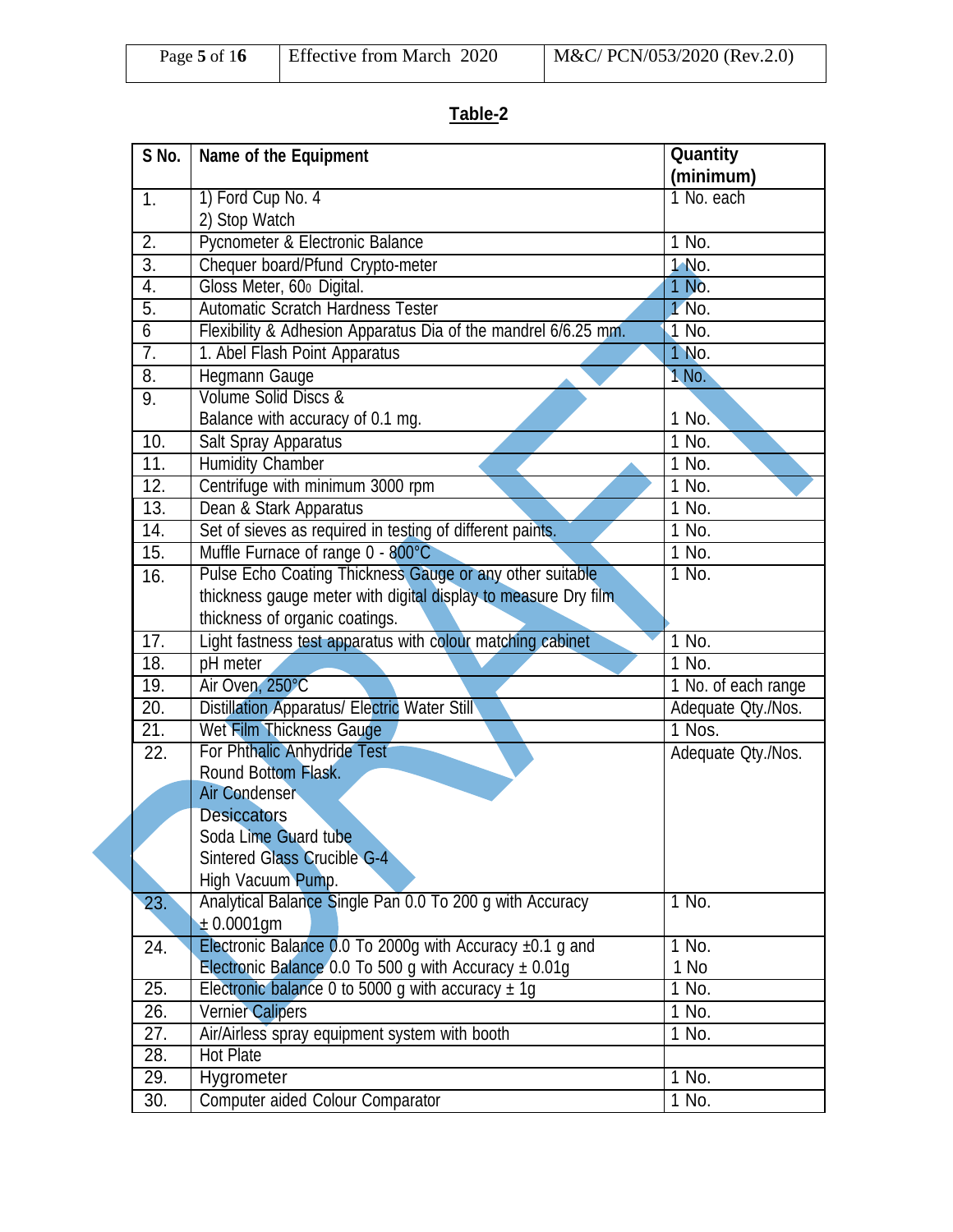| Page $7 \text{ of } 16$ | Effective from March 2020 | M&C/ PCN/053/2020 (Rev.2.0) |
|-------------------------|---------------------------|-----------------------------|
|                         |                           |                             |

| 31. | Refrigerator- For Storage of Chemicals                                                                                                                                                                                                                   | 1 No.              |
|-----|----------------------------------------------------------------------------------------------------------------------------------------------------------------------------------------------------------------------------------------------------------|--------------------|
| 32. | Other equipments /instruments/material required for various testing<br>e.g. Thermometers, Glass wares such as measuring cylinders,<br>beakers, flasks, petridishes, porcelain and silica crucible/ dishes<br>etc., of various capacities, Heating Mantle | Adequate Qty./Nos. |
| 33. | Water bath                                                                                                                                                                                                                                               | Adequate Qty./Nos. |
| 34. | Panels M.S/Tinned /Glass of suitable size & Brushes of suitable<br>size.                                                                                                                                                                                 | Adequate Qty./Nos. |

#### **8. QUALITY CONTROL REQUIREMENTS & TRAINING FACILITIES**

- 8.1 There should be a system to ensure the traceability of the product from raw material stage to finished product stage. The system should be such as to facilitate the identification of the raw material, intermediate products and finish products.
- 8.2 Shall have ERP/SAP supported multimodule applications software
- 8.3 Ensure that the system of 'first in first out' is followed for raw materials and the intermediate stage products.
- 8.4 Ensure that there is Quality Assurance Plan for the products detailing various aspects as per Guidelines of ISO Document no. QM-RF-8.1-3 (Latest version)
	- Organization chart
	- Write up on manufacturing process of resins and paints
	- Process flow chart for resins and paints
	- Traceability of various products.
	- Inspection and testing plan for all the products starting from raw materials, in process and final product.
	- Details of non-conformity.
	- Details of customer complaints and warranty failures/In service failures.
	- M&P/T&P as per specification/STR/IS.

The QAP shall be available and submitted (in triplicate) along with vendor approval application form for approval by RDSO.

8.5 The technical supervisors/managers responsible for production & quality control activities related to manufacturing of subject paint item should have the minimum qualification of B.E. / B.Tech (Paint /Polymer Technology/Chemical Engg.) with a minimum of 3 years experience or M.Sc. (Chemistry) with a minimum of 7 years experience in relevant fields to look after the production, quality control and testing activities and should have knowledge of paint manufacturing, testing of raw materials etc. They should be able to take corrective steps in case of difficulties in maintaining quality control and they should be regularly employed by the firm.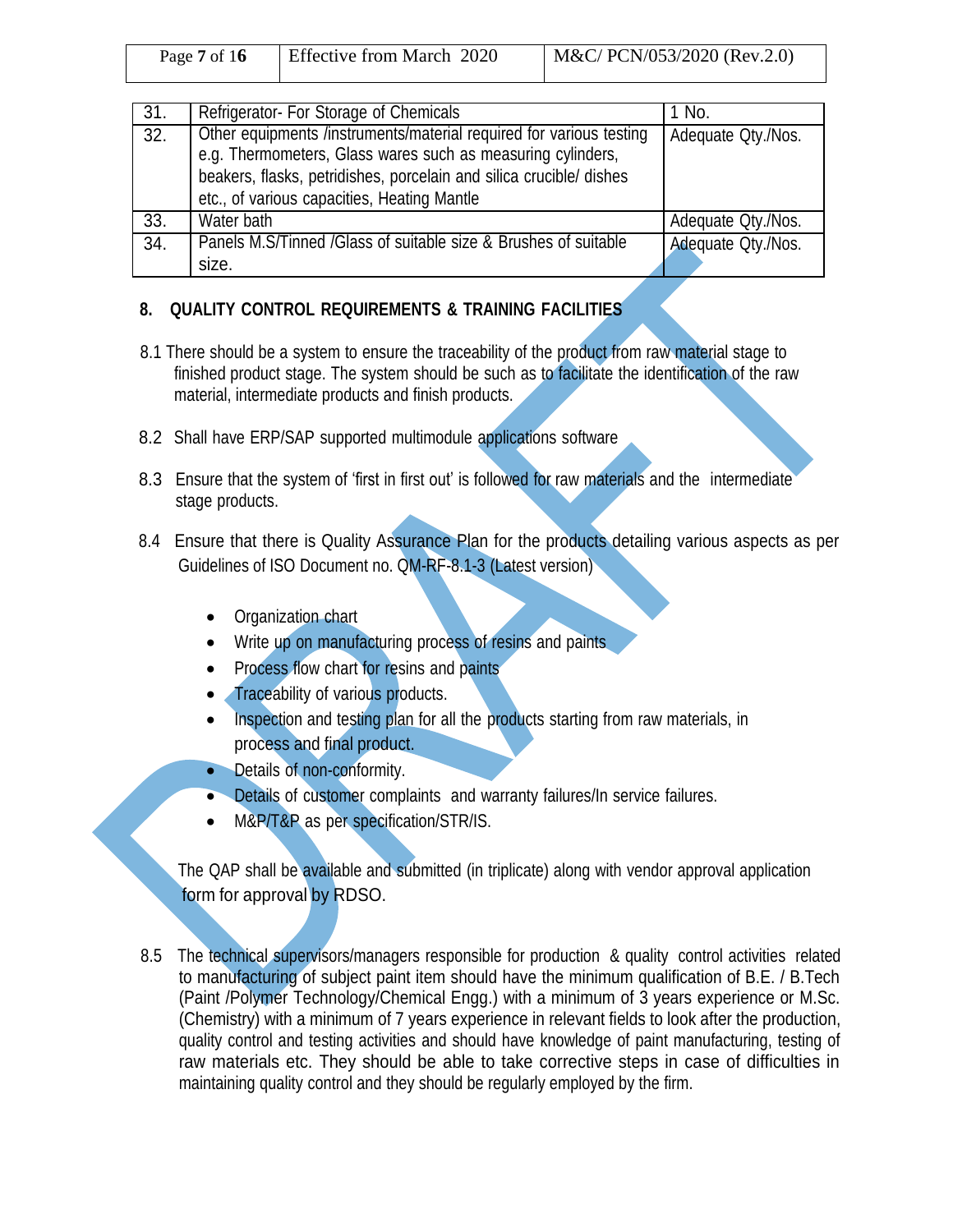| Effective from March 2020<br>Page 8 of $16$ | $M&C/PCN/053/2020$ (Rev.2.0) |
|---------------------------------------------|------------------------------|
|---------------------------------------------|------------------------------|

- 8.6 The quality manual of the firm for ISO should clearly indicate the control over manufacturing and testing of said product. at any stage.
- 8.7 Ensure that proper analysis is being done on monthly basis to study the rejection at various levels and it is documented.
- 8.8 Ensure that all the relevant specification, IS standards are available with the firm.
- 8.9 Firm should have test certificates (with latest amendments if any) not older than 6 years for all the paint system for which registration is required issued by approved test house viz. NTH/ MSME/ HBTI or other NABL accredited lab. (Proposed for deletion)
- 8.10 A periodical/Need basis Quality Audit check may be carried out of the firm to check the quality of paint and other infrastructure and testing facilities mentioned in the STR .

#### **9. MANDATORY REQUIREMENT OF ISO: 9000 CERTIFICATION**

The vendor should possess valid ISO 9001-2015 or latest certificate in respect of the products applied for.

#### **10. R&D FACILITIES**

10.1 Firm should have their own R&D facilities approved by Govt. Agency or the firm should have tie up with Govt. R&D Laboratory/Deemed/Govt. University. Valid certificate with clear date of validity on it should be available with the firm and same need to be submitted to RDSO/Lucknow. (Proposed for deletion)

#### **11. REPAIR/SERVICE CENTRE**

11.1 The firm should have 24X7 customer complaint registration & redressal mechanism through website.

#### **12. CAPACITY OF THE FIRM**

- 12.1 The firm should have valid capacity certificate issued by NSIC /Other approved agency for small scale industries.
- 12.2 In case of medium & large scale industries, if capacity certification is not possible by any approved agency, capacity shall be declared by the firm itself detailing the points to arrive at the capacity and subsequently assessing officer will verify the capacity during the assessment of the firm.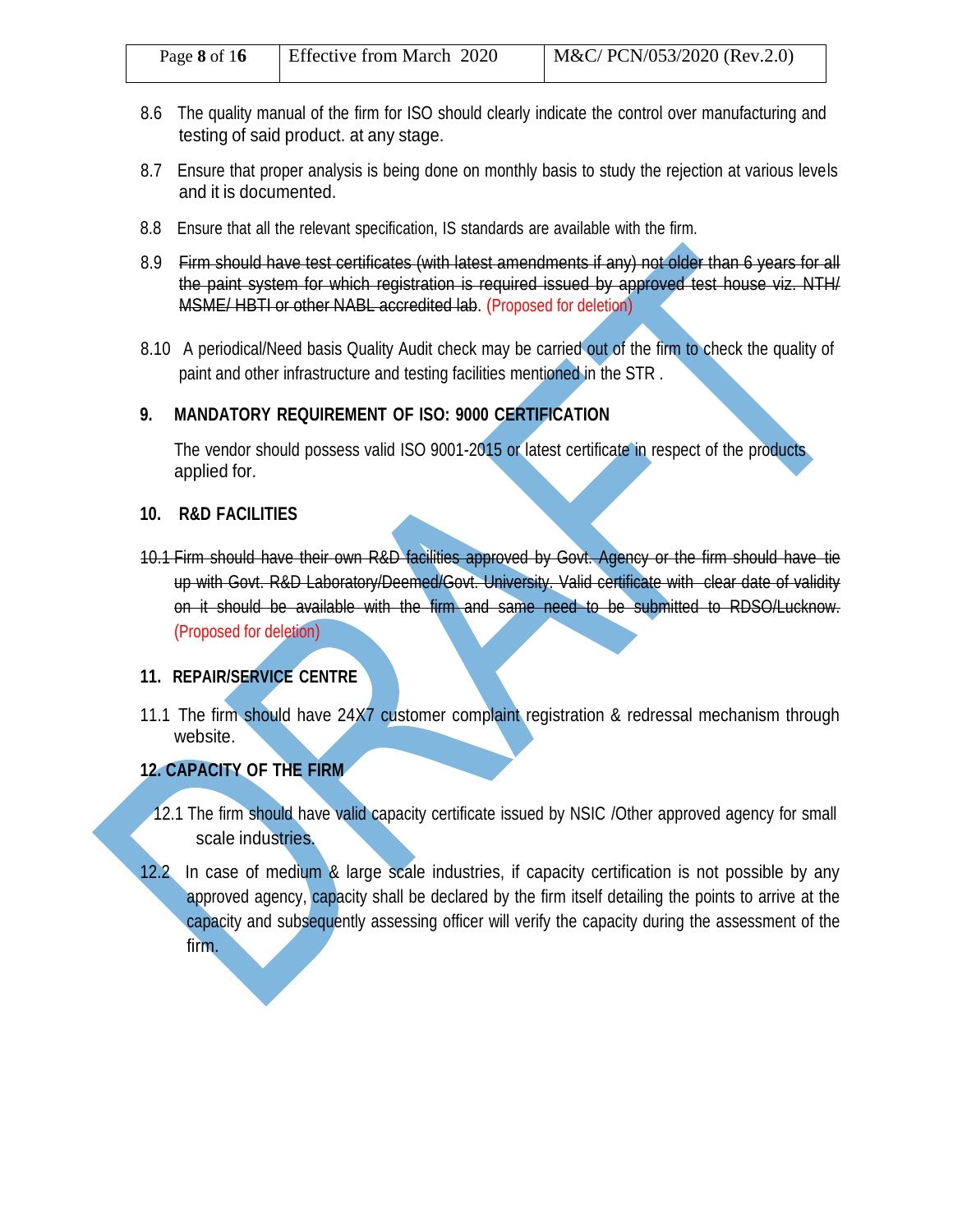| M&C/ PCN/053/2020 (Rev.2.0)<br><b>Effective from March 2020</b><br>Page 9 of $16$ |
|-----------------------------------------------------------------------------------|
|-----------------------------------------------------------------------------------|

#### **13. MAJOR STEPS INVOLVED IN GETTING THE FIRM'S APPROVAL/REGISTRATION AS PER LATEST ISO APEX DOCUMENTS:**

- 13.1 The firm shall apply online for vendor registration on RDSO website.
- 13.2 The application form and other relevant documents shall be scrutinized at M&C Dte and if any deficiencies are found, the firm shall be asked to comply the deficiencies as per latest ISO apex guidelines.
- 13.3 After all deficiencies are complied by the firm, the capacity, capability and STR verification of the firm shall be assessed by nominated official. Samples shall also be drawn from the firms premises after satisfactory compliance of STR and shall be tested at RDSO/National Test House (Lab which is accredited by an accrediting agency which meets the criteria laid down in QO-D-8.1-11 {Latest version}) and if test facility for any of parameter is not available either at RDSO/NTH/as specified in QO-D-8.1-11 then it may be referred to Govt lab/University/any other NABL accredited lab, where it exist.
- 13.4 If all the test results are satisfactory and all other requirements are fulfilled, the firm shall be approved for "List of RDSO Vendors for developmental orders".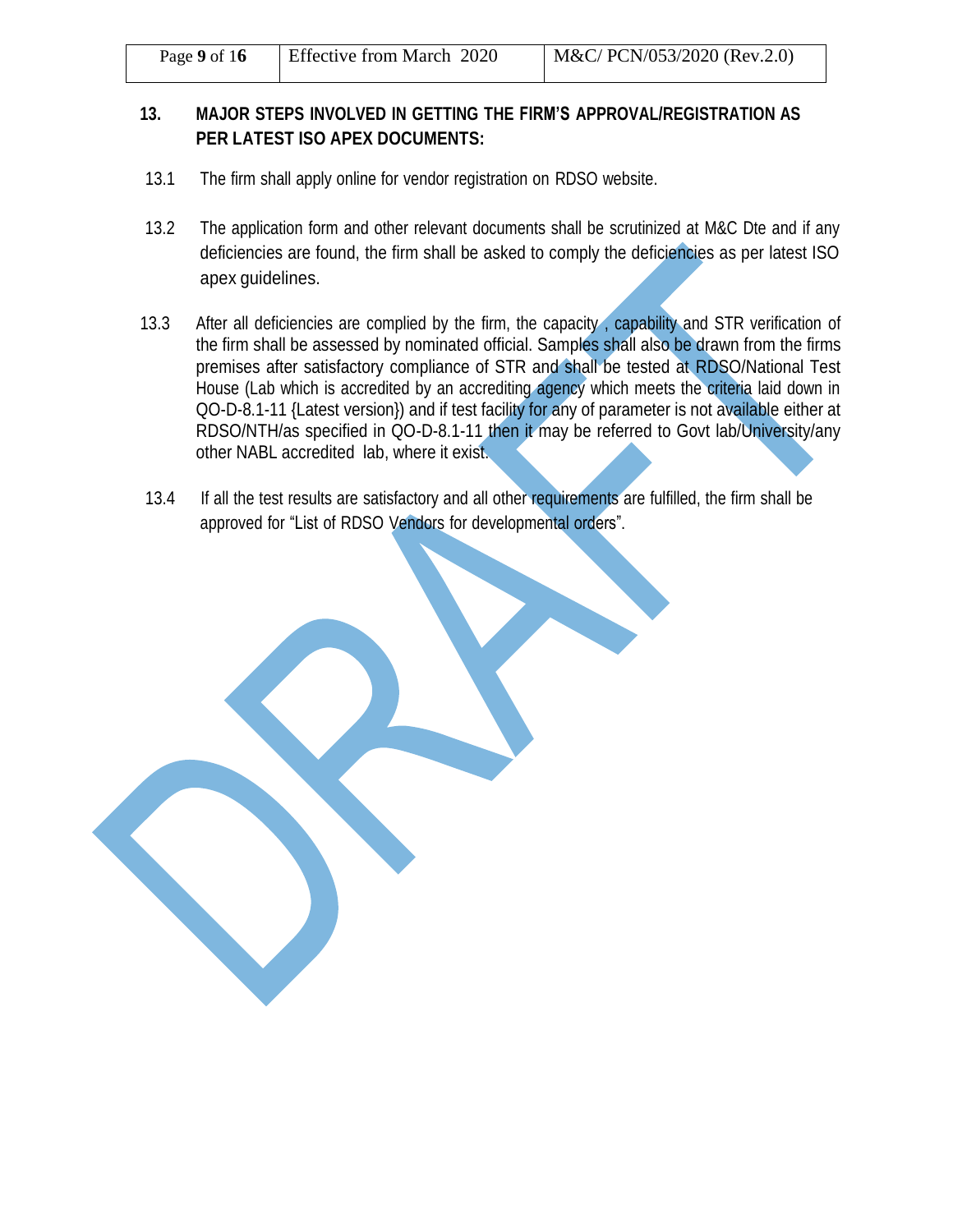| Effective from March 2020<br>Page 10 of 16 | $M&C/$ PCN/053/2020 (Rev.2.0) |
|--------------------------------------------|-------------------------------|
|--------------------------------------------|-------------------------------|

#### **ANNEXURE-I**

**1.0 Interior paint system for Railway coach painting comprises of IS: Synthetic Enamel Undercoat/Finish to IS: 133-2013 (Part-I) (Fifth Revision), Reaffirmed 2018 or latest based paints as given below:**

- I. Red Oxide Zinc Chrome Primer to IS: 2074 (Part-I)/2015 or latest.
- II. Synthetic Enamel, Undercoating to IS:133-2013 (Part-I) (Fifth Revision), Reaffirmed 2018 or latest
- III. Synthetic Enamel, Finishing to IS:133-2013 (Part-I) (Fifth Revision), Reaffirmed 2018 or latest
- IV. Ready mixed paint Bituminous Black to lead free , Acid, alkali water and chlorine resisting to IS: 9862:2017 (First Revision) or latest
- V. Paint black Japan A,B & C to IS:341/2016 (Second Revision) or latest

#### **2.0 ADDITIONAL REQUIREMENTS OF VARIOUS PAINTS USED FOR INTERIOR PAINTING OF THE RAILWAY COACHES (As per ICF Specification-ICF/MD/SPEC-052 issue status 02/latest )**

**2.1 Red Oxide Zinc Chrome Primer to IS: 2074 (Part-I)/2015**

The paint shall meet all the requirements given in IS: 2074 (Part-I)/2015. In addition to the above, the paint shall have the following additional requirements (which are in the form of modification or addition to the above said specification)

- a) Hard Dry : Not more than 8 hrs.
- 

.

- 
- 
- b) Wet Opacity : Min.220 Square meters/ 10 liters
- **2.2 Synthetic Enamel Undercoat /Finish to IS: 133-2013 (Part-I) (Fifth Revision), Rea ffirmed 2018** The paint shall meet all the requirements given in IS: 133-2013 (Part-I) (Fifth Revision), Reaffirmed 2018. In addition to the above, the paint shall have the following additional requirements (which are in the form of modification or addition to the above said specification)
	- a) Hard Dry : Not more than 8 hrs (for finishing only)
	- b) Phthalic anhydride Content (% by mass on Non Volatile Vehicle content : Min 15% by mass c) Total non volatile matter : Undercoat finish
	- d) Wet Opacity ( Chequer Board Method) : As per the following data

 $( % by mass-min.) 60 50$ 

| S.No.          | Colour Category No. to IS:8662-2004<br>(Second Revision) (Reaffirmed 2019) | Wet Opacity (Chequer Board Method) in<br>square meter/10litres(min.) |
|----------------|----------------------------------------------------------------------------|----------------------------------------------------------------------|
|                | 1. 3.24                                                                    | 100                                                                  |
|                | 2!7,15,16                                                                  | 120                                                                  |
| 3 <sub>1</sub> | 1, 17, 18, 21, 25, 26                                                      | 150                                                                  |
|                | 4. 9,10,11,12,19,23                                                        | 180                                                                  |
| 5.             | 4, 5, 6, 8, 13, 14, 20, 22, 28, 29                                         | 220                                                                  |
| 6.             | 2,30                                                                       | 280                                                                  |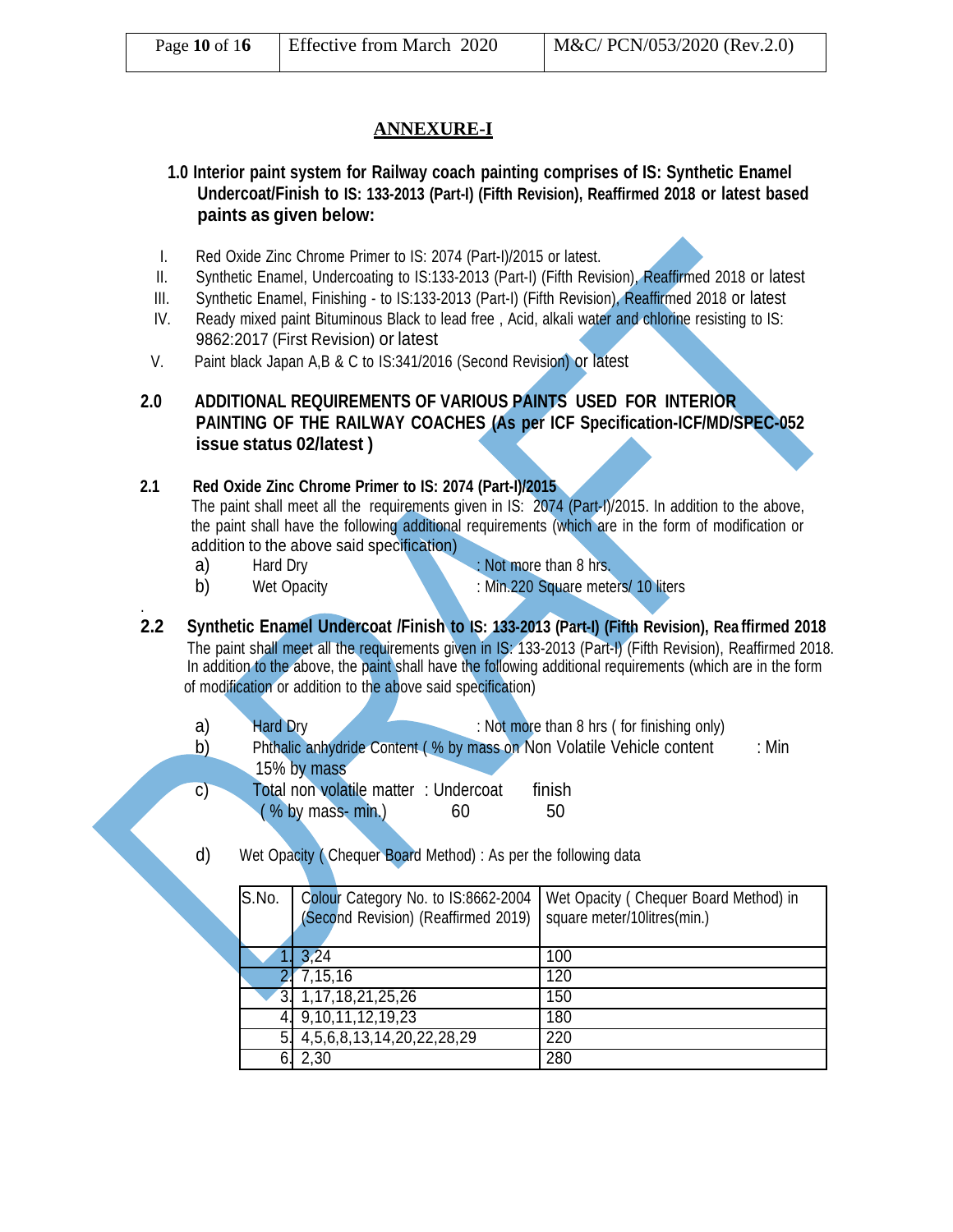| Page 11 of $16$ | Effective from March 2020 | $M&C/PCN/053/2020$ (Rev.2.0) |  |
|-----------------|---------------------------|------------------------------|--|
|                 |                           |                              |  |

### **ANNEXURE –II**

| $\overline{\text{SN}}$ | <b>Description of</b><br>Machine/Equipment/Ma<br>npower                                                                                                                                                                                                                                                  | <b>Capacity</b><br>requireme<br>nt/Qualific<br>ation                                   | <b>Total</b><br>requirem<br>ent | No.of<br><b>Machi</b><br>nes<br>availa<br>ble | <b>Operation</b><br>to be<br>performe<br>d by<br>Machine/<br><b>Equipme</b><br>nt | <b>Capacit</b><br>y of<br>availabl<br>e<br><b>Machin</b><br>e | Year &<br>Make of<br>machin<br>e | <b>Present</b><br>Status-<br>Working/<br><b>Underco</b><br>mmencin<br>g/Not<br>working |
|------------------------|----------------------------------------------------------------------------------------------------------------------------------------------------------------------------------------------------------------------------------------------------------------------------------------------------------|----------------------------------------------------------------------------------------|---------------------------------|-----------------------------------------------|-----------------------------------------------------------------------------------|---------------------------------------------------------------|----------------------------------|----------------------------------------------------------------------------------------|
| 1<br>$\overline{1}$    | 2<br>High tech grinding                                                                                                                                                                                                                                                                                  | 3<br>Capacity of                                                                       | 4<br>Adequate                   | $\overline{5}$                                | $6\overline{6}$                                                                   | 7                                                             | $\overline{8}$                   | $\overline{9}$                                                                         |
|                        | machines of minimum<br>capacity 200 litres per<br>day.<br>High speed Attritor with<br>glass/ SS/ Ceramic<br>beads of suitable size/<br>dia, and sand mill of the<br>same capacity may also<br>be acceptable but the<br>same should be replaced<br>by the modern facilities of<br>grinding within a year. | 100 / 200<br>liters each<br>and total<br>capacity<br>should be<br>500 litres           | Nos.                            |                                               |                                                                                   |                                                               |                                  |                                                                                        |
| $\overline{2}$         | Steel Ball Mills and                                                                                                                                                                                                                                                                                     | 500/1000                                                                               | Adequate                        |                                               |                                                                                   |                                                               |                                  |                                                                                        |
|                        | Pebbles ball mill/ Other<br>suitable high tech<br>grinding machine                                                                                                                                                                                                                                       | litres Cap.<br>Total<br>capacity<br>2000 litres,<br>Min                                | Nos.                            |                                               |                                                                                   |                                                               |                                  |                                                                                        |
| 3                      | <b>Blenders with stirrer</b>                                                                                                                                                                                                                                                                             | 500 to 1000                                                                            | Adequate                        |                                               |                                                                                   |                                                               |                                  |                                                                                        |
|                        |                                                                                                                                                                                                                                                                                                          | litres.<br>Total cap.<br>4000 litres,<br>min. and<br>stirrer of<br>2000 to<br>3000 rpm | Nos.                            |                                               |                                                                                   |                                                               |                                  |                                                                                        |
| $\overline{4}$         | Mixing tanks                                                                                                                                                                                                                                                                                             | 500 to 1000                                                                            | Adequate                        |                                               |                                                                                   |                                                               |                                  |                                                                                        |
|                        |                                                                                                                                                                                                                                                                                                          | litres. Total<br>cap.4000<br>litres, Min.                                              | Nos.                            |                                               |                                                                                   |                                                               |                                  |                                                                                        |
| $\overline{5}$<br>6    | Alkyd Resin processing<br>plants based on solvent<br>process with suitable<br>heating and chilling<br>arrangement.<br>Storage tanks for                                                                                                                                                                  | 1.0 tonne.<br>Min<br>minimum                                                           | 1No.<br>1 no. min               |                                               |                                                                                   |                                                               |                                  |                                                                                        |
|                        |                                                                                                                                                                                                                                                                                                          |                                                                                        |                                 |                                               |                                                                                   |                                                               |                                  |                                                                                        |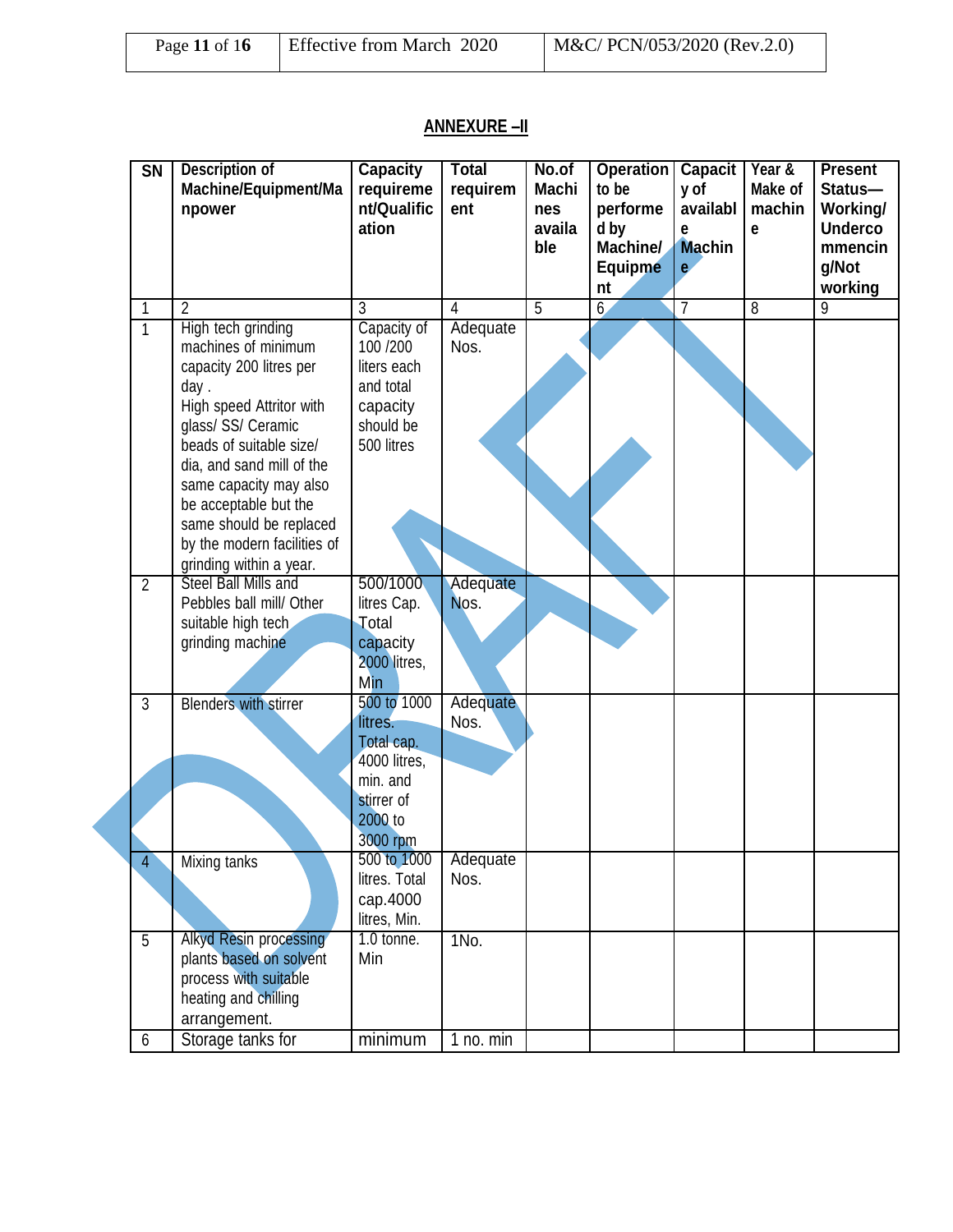| Page 12 of $16$ | <b>Effective from March 2020</b> | M&C/ PCN/053/2020 (Rev.2.0) |
|-----------------|----------------------------------|-----------------------------|
|-----------------|----------------------------------|-----------------------------|

|                | Resins, Solvents & oils.          | capacity of         | for each            |  |  |  |
|----------------|-----------------------------------|---------------------|---------------------|--|--|--|
|                |                                   | 3000 litres         | product             |  |  |  |
| $\overline{7}$ | Generator,                        | 50 KVAmp            | 1No.                |  |  |  |
| $\overline{8}$ | <b>Electronic Weighing</b>        |                     | 1No. min            |  |  |  |
|                | <b>Machines</b>                   | least count         | of each             |  |  |  |
|                | a) 300 Kgs (Max)                  | 1 Kg                |                     |  |  |  |
|                | b) $25$ Kgs (Max)                 | least count         |                     |  |  |  |
|                |                                   | 0.1 Kg              |                     |  |  |  |
| 9              | Sealing, Packing and              | 1 No. Min           | 1No.                |  |  |  |
|                | Nitrogen purging facility         |                     |                     |  |  |  |
| 10             | Stores for keeping raw            |                     | Suitable            |  |  |  |
|                | materials,                        |                     | area                |  |  |  |
|                | intermediates and                 |                     |                     |  |  |  |
|                | finished goods                    |                     |                     |  |  |  |
| 11             | Bond House with lock              | 20 Sq.              | 1No.                |  |  |  |
|                | and key facility                  | mtr.-1 No.          |                     |  |  |  |
|                |                                   | Min                 |                     |  |  |  |
|                | <b>Filter Press for filtering</b> | total               | $\overline{2}$ nos. |  |  |  |
| 12             | the paints up to 10 to            | capacity            |                     |  |  |  |
|                | 50 micron dia                     | 6000                |                     |  |  |  |
|                |                                   |                     |                     |  |  |  |
|                |                                   | liters/day          |                     |  |  |  |
| 13             | Pre Mixer                         | Capacity<br>100/200 | $2$ nos.            |  |  |  |
|                |                                   | litre, Total        |                     |  |  |  |
|                |                                   | 500 litre           |                     |  |  |  |
|                |                                   |                     |                     |  |  |  |
|                |                                   | per day             |                     |  |  |  |
| 14             | Solvent pump                      | $2$ H.P             | 1No.                |  |  |  |
| 15             | Loading pump                      | $2$ H.P             | 1No.                |  |  |  |
| 16             | Hoist/Suitable plant              | 2 ton               | 1No.                |  |  |  |
|                | design                            |                     |                     |  |  |  |
| 17             | 1) Ford Cup No. 4                 |                     | 1No.each            |  |  |  |
|                | 2) Stop Watch                     |                     |                     |  |  |  |
| 18             | Pycnometer &                      |                     | 1No.                |  |  |  |
|                | <b>Electronic Balance</b>         |                     |                     |  |  |  |
| 19             | <b>Chequer Board/Pfund</b>        |                     | 1No.                |  |  |  |
|                | Crypto-meter                      |                     |                     |  |  |  |
| 20             | Glossometer, 600                  |                     | 1 No.               |  |  |  |
|                | Digital.                          |                     |                     |  |  |  |
| 21             | <b>Automatic Scratch</b>          |                     | 1 No.               |  |  |  |
|                | Hardness Tester                   |                     |                     |  |  |  |
| 22             | Flexibility & Adhesion            |                     | 1 No.               |  |  |  |
|                | Apparatus Dia of the              |                     | each                |  |  |  |
|                | mandrel 6/6.25 mm.                |                     |                     |  |  |  |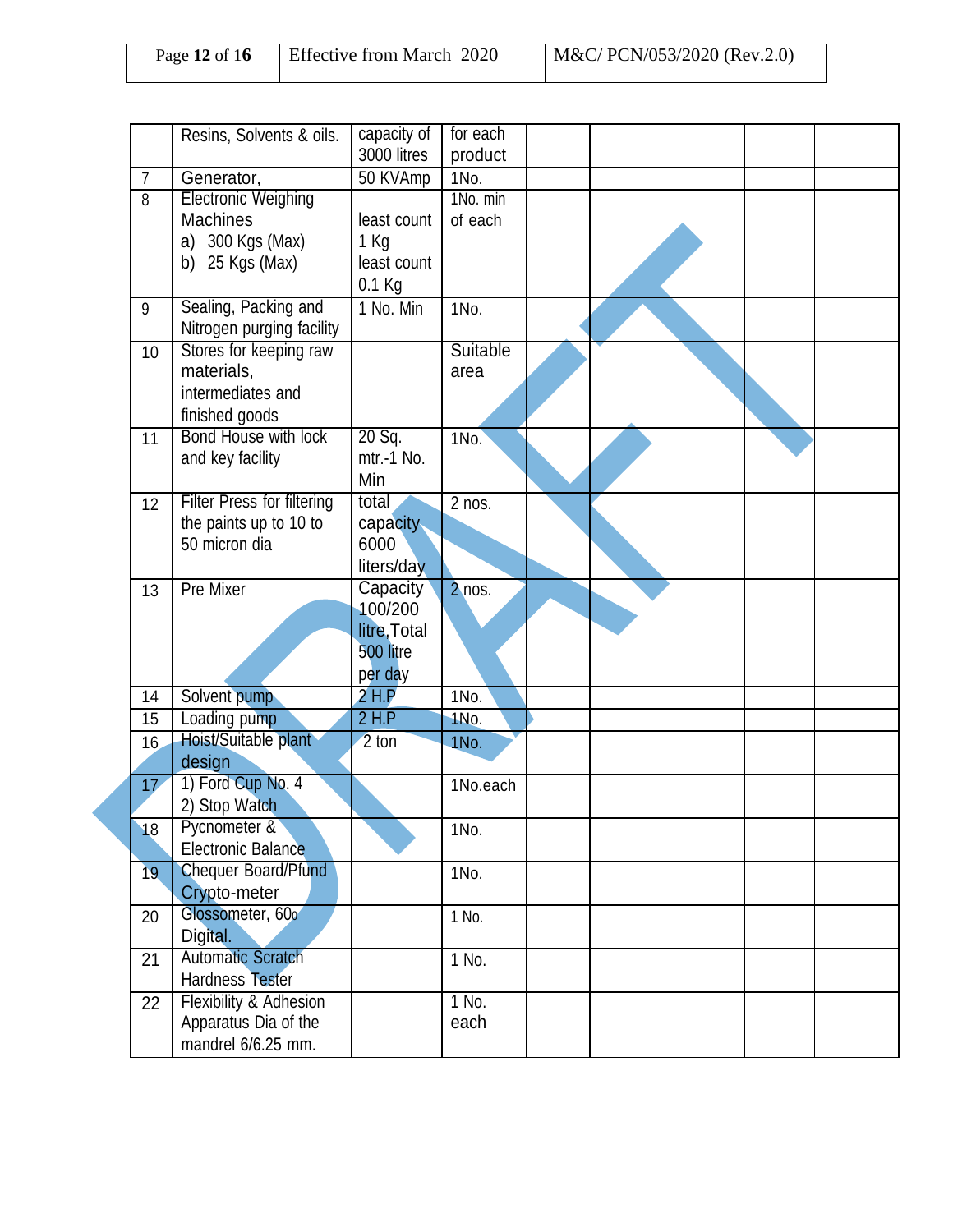| Page 13 of 16 | Effective from March 2020 | M&C/ PCN/053/2020 (Rev.2.0) |
|---------------|---------------------------|-----------------------------|
|               |                           |                             |

|    | <b>Refrigerator For</b>               |                    |  |  |  |
|----|---------------------------------------|--------------------|--|--|--|
|    | Maintaining 0oC Temp.                 |                    |  |  |  |
| 23 | 1. Abel Flash Point                   | 1 No.              |  |  |  |
|    | Apparatus                             | each               |  |  |  |
| 24 | <b>Hegmann Gauge</b>                  | 1 No.              |  |  |  |
| 25 | Volume Solid Discs &                  | Adequate           |  |  |  |
|    | Balance with accuracy                 | Nos.               |  |  |  |
|    | of 0.1 mg.                            |                    |  |  |  |
| 26 | Salt Spray Apparatus                  | 1 No.              |  |  |  |
| 27 | <b>Humidity Chamber</b>               | 1 No.              |  |  |  |
| 28 | Centrifuge with                       | 1 No.              |  |  |  |
|    | minimum 3000 rpm                      |                    |  |  |  |
| 29 | Dean & Stark                          | 1 No.              |  |  |  |
|    | Apparatus                             |                    |  |  |  |
| 30 | Set of sieves as                      | 1 No.              |  |  |  |
|    | required in testing of                |                    |  |  |  |
|    | different paints.                     |                    |  |  |  |
| 31 | Muffle Furnace of                     | $\overline{1}$ No. |  |  |  |
|    | range 0 - 800 c.                      |                    |  |  |  |
|    |                                       |                    |  |  |  |
| 32 | Pulse Echo Coating                    | 1 No.              |  |  |  |
|    | Thickness Gauge or                    |                    |  |  |  |
|    | any other suitable                    |                    |  |  |  |
|    | thickness gauge meter                 |                    |  |  |  |
|    | with digital display to               |                    |  |  |  |
|    | measure Dry film                      |                    |  |  |  |
|    | thickness of organic                  |                    |  |  |  |
|    | coatings.                             |                    |  |  |  |
| 33 | For Phthalic Anhydride<br><b>Test</b> | 1 No.              |  |  |  |
|    | Round Bottom Flask.                   |                    |  |  |  |
|    | Air Condenser                         |                    |  |  |  |
|    | <b>Desiccators</b>                    |                    |  |  |  |
|    | Soda Lime Guard tube                  |                    |  |  |  |
|    | <b>Sintered Glass Crucible</b>        |                    |  |  |  |
|    | $G-4$                                 |                    |  |  |  |
|    | High Vacuum Pump.                     |                    |  |  |  |
| 34 | Air Oven, 250°C                       | 1 No.              |  |  |  |
| 35 | <b>Distillation Apparatus</b>         | Adequate           |  |  |  |
|    |                                       | nos.               |  |  |  |
| 36 | Wet Film Thickness                    | 1 Nos.             |  |  |  |
|    | Gauge                                 |                    |  |  |  |
| 37 | <b>Analytical Balance</b>             | 1 No.              |  |  |  |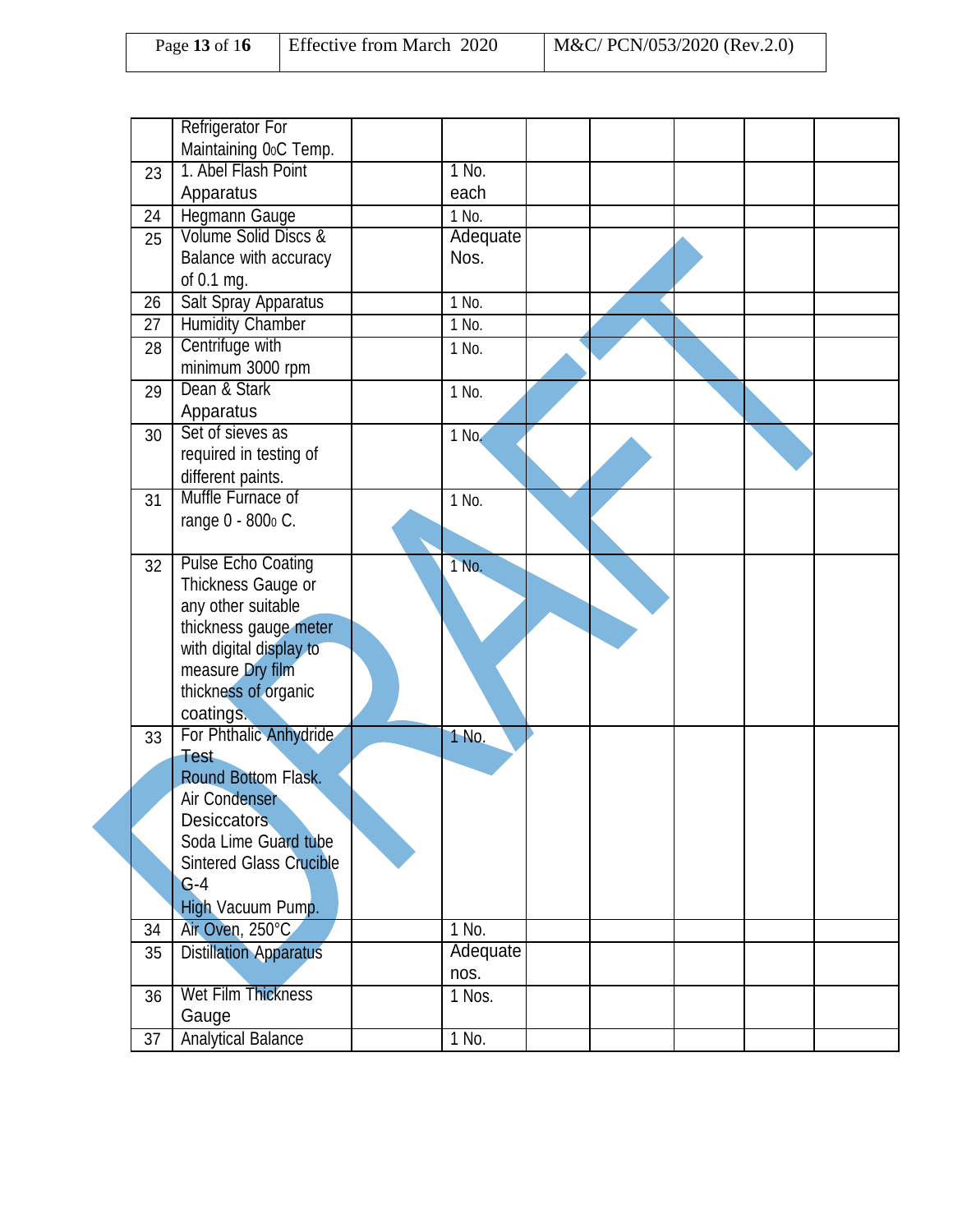| Page 14 of $16$ | <b>Effective from March 2020</b> | M&C/ PCN/053/2020 (Rev.2.0) |
|-----------------|----------------------------------|-----------------------------|
|                 |                                  |                             |

|    | Single Pan 0.0 To 200<br>g with Accuracy                            |            |          |  |  |  |
|----|---------------------------------------------------------------------|------------|----------|--|--|--|
|    | $± 0.0001$ gm                                                       |            |          |  |  |  |
| 38 | Electronic Balance 0.0<br>To 2000g with<br>Accuracy $\pm 0.1$ g and |            | 1 No.    |  |  |  |
|    | Electronic Balance 0.0<br>To 500 g with Accuracy                    |            | 1 No.    |  |  |  |
|    | ±0.01g                                                              | 0 to 5000g | $1$ No.  |  |  |  |
| 39 | Electronic open<br><b>Balance</b>                                   | with       |          |  |  |  |
|    |                                                                     | accuracy   |          |  |  |  |
|    |                                                                     | ± 1g       |          |  |  |  |
| 40 | pH meter                                                            |            | $1$ No.  |  |  |  |
| 41 | <b>Vernier Calipers</b>                                             |            | 1 No.    |  |  |  |
| 42 | Air/Airless spray                                                   |            | 1 No.    |  |  |  |
|    | equipment system with                                               |            |          |  |  |  |
|    | booth                                                               |            |          |  |  |  |
| 43 | Hot Plate                                                           |            | Adequate |  |  |  |
|    |                                                                     |            | nos.     |  |  |  |
| 44 | <b>Electric Water Still</b>                                         |            | $1$ No.  |  |  |  |
| 45 | Hygrometer                                                          |            | Adequate |  |  |  |
|    |                                                                     |            | nos.     |  |  |  |
| 46 | <b>Computer aided Colour</b>                                        |            | 1 No.    |  |  |  |
|    | Comparator                                                          |            |          |  |  |  |
| 47 | Refrigerator-For                                                    |            | 1 No.    |  |  |  |
|    | <b>Storage of Chemicals</b>                                         |            |          |  |  |  |
| 48 | Other equipments                                                    | Adequate   |          |  |  |  |
|    | /instruments/material                                               | Qty./Nos.  |          |  |  |  |
|    | required for various                                                |            |          |  |  |  |
|    | testing                                                             |            |          |  |  |  |
|    | Thermometer.<br>Glass wares such as                                 |            |          |  |  |  |
|    | measuring cylinders,                                                |            |          |  |  |  |
|    | beakers, flasks,                                                    |            |          |  |  |  |
|    | petridishes, porcelain and                                          |            |          |  |  |  |
|    | silica crucible/ dishes                                             |            |          |  |  |  |
|    | etc., of various                                                    |            |          |  |  |  |
|    | capacities.                                                         |            |          |  |  |  |
|    | Panels M.S/Tinned                                                   |            |          |  |  |  |
|    | /Glass of suitable size.<br>Brushes of suitable size.               |            |          |  |  |  |
|    | Facility for maintaining                                            |            |          |  |  |  |
|    | standard test conditions                                            |            |          |  |  |  |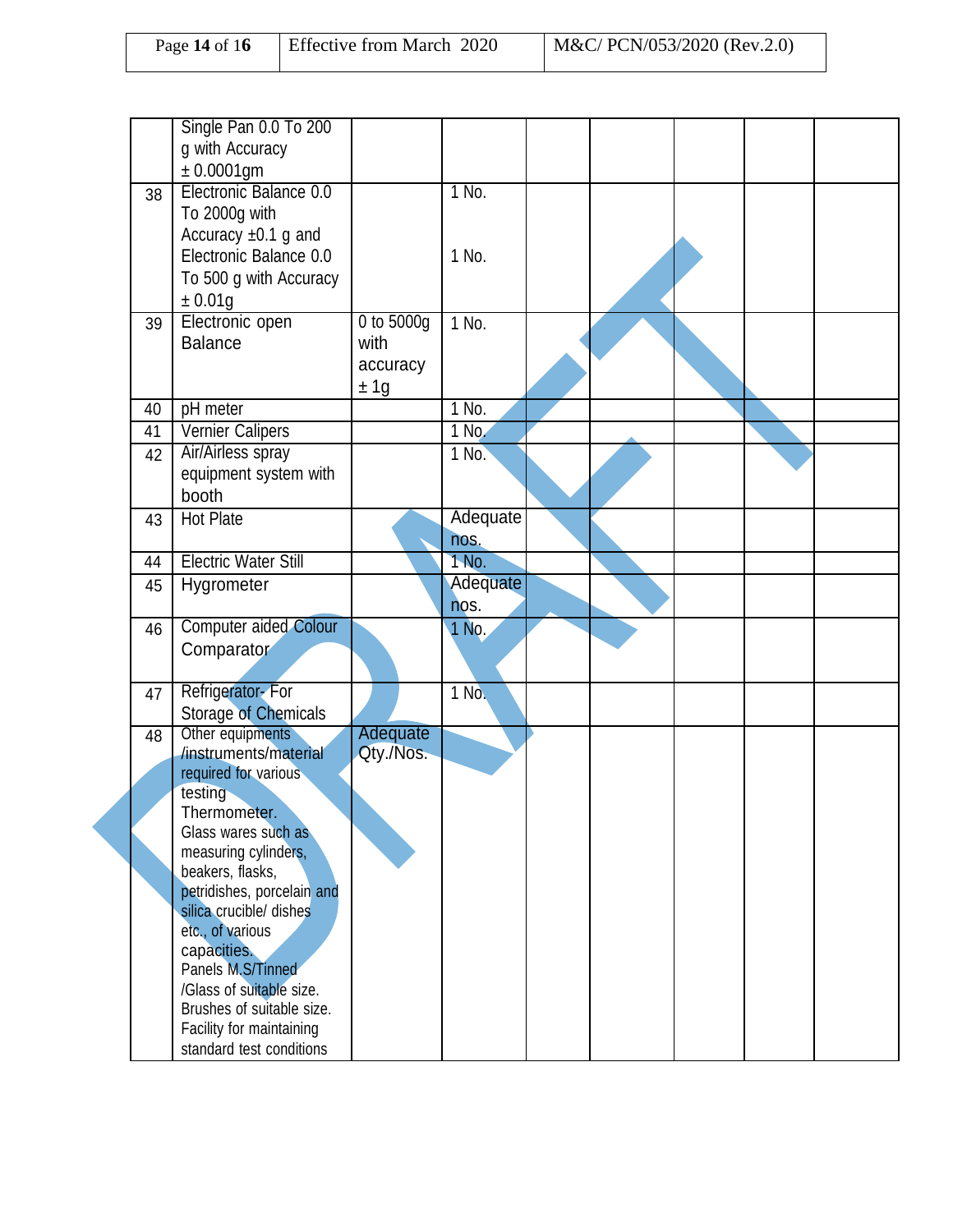| Page 15 of 16 | Effective from March 2020 | $M&C/PCN/053/2020$ (Rev.2.0) |
|---------------|---------------------------|------------------------------|
|               |                           |                              |

|    | of $27\pm20^{\circ}$ C and %<br>relative humidity of 65±5.<br>Water bath<br><b>Heating Mantle</b><br>All relevant and latest<br>specifications                                                                                                                                                                                                                                                                    |                                                                         |  |  |  |
|----|-------------------------------------------------------------------------------------------------------------------------------------------------------------------------------------------------------------------------------------------------------------------------------------------------------------------------------------------------------------------------------------------------------------------|-------------------------------------------------------------------------|--|--|--|
| 49 | Manpower-The<br>technical supervisors/<br>managers responsible<br>for production & quality<br>control activities related<br>to manufacturing of<br>subject paint item<br>should have the<br>minimum qualification<br>of B.E. / B.Tech (Paint<br>/Polymer Technology/<br>Chemical Engg.) with a<br>minimum of 3 years<br>experience or M.Sc.<br>(Chemistry) with a<br>minimum of 7 years<br>experience in relevant | 1 No.<br>each for<br>Production<br>& Quality<br>Control<br>respectively |  |  |  |
|    | fields.                                                                                                                                                                                                                                                                                                                                                                                                           |                                                                         |  |  |  |

Note: Information in column 1 to 4 shall be indicated by RDSO whereas information in column 5 to 9 shall be furnished by vendor.